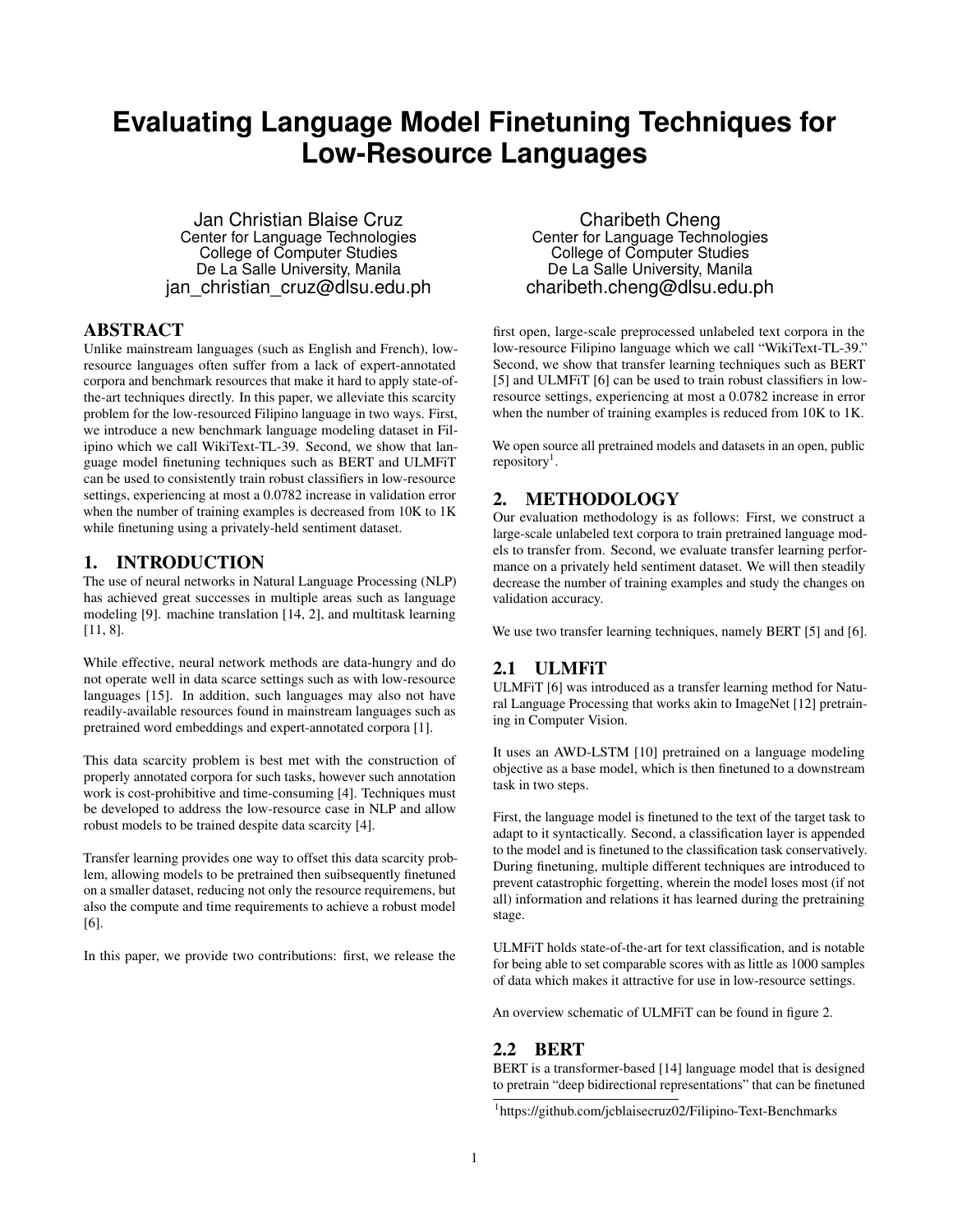

Figure 1. Overall ULMFiT pretraining and finetuning framework. An AWD-LSTM [10] is pretrained on a language modeling task. The weights are then reused with no modifications to the architecture. For finetuning, the model is first finetuned, again using language modeling, this time to the text of the target dataset to adapt to its own vocabulary and idiosyncracies. Lastly, a "classification layer" is added to the model and is finetuned for text classification. Adapted from [6].

to different tasks, with state-of-the-art results achieved in multiple benchmarks [5].

BERT's power comes from Attention, a mechanism that allows a network to give more weight to certain tokens in a sequence, essentially "paying more attention to important parts" [14]. Precisely, we compute attention on a set of queries packed as a matrix Q on key and value matrices  $K$  and  $V$ , respectively, as:

$$
Attention(Q, K, V) = softmax(\frac{QK^T}{\sqrt{d_k}})V
$$
 (1)

where  $d_k$  is the dimensions of the key matrix  $K$ . Attention allows BERT to model not only sequences, but also the importance and weight of each token in a sequence with respect to other sequences, as well as itself.

In addition to leveraging Attention, it uses the Transformer [14] architecture, to where BERT gains its bidirectionality. Transformers are sequence models that do not use recurrent layers, instead leveraging only feed-forward layers and attention mechanisms. The disuse of recurrences provide two advantages: First, it allows transformers to be parallelized as they are not sequential in nature unlike LSTMs or GRUs. Second, they allow batches of text to be seen at once, again due to its unsequential nature, which also in turn allows it to leverage attention mechanisms and be bidirectional.

BERT is unique that it uses modified tasks for pretraining. Given that its bidirectionality gives it access to left-context, the model would be able to "peek" directly at the next words when following a standard language modeling task. To alleviate this, the authors propose the use of "masked-language modeling," which masks a number of words in the sentence with the model tasked to identify them [5]. In addition, a second pretraining task called "next-sentence prediction" was added to enforce stronger relationships between two sentences. In this task, a target sentence is identified if it is likely to precede a source sentence [5].

In addition to these augmentations, BERT also benefits from being *deep*, allowing it to capture more context and information. BERT- Base, the smallest BERT model, has 12 layers (768 units in each hidden layer) and 12 attention heads for a total of 110M parameters. Its larger sibling, BERT-Large, has 24 layers (1024 units in each hidden layer) and 16 attention heads for a total of 340M parameters.

An overview schematic of BERT can be found in figure 2.

## 3. WIKITEXT-TL

A difficulty in adapting pretraining methods to low-resource languages is the lack of processed datasets large enough to train robust pretrained models. Inspired by the original WikiText Long Term Dependency Language Modeling Dataset [9], we introduce a benchmark dataset which we call WikiText-TL-39, where "TL" stands for *Tagalog* and "39" refers to the dataset having 39 million tokens in the training set. The corpus statistics for WikiText-TL-39 is shown on table 1.

## 3.1 Construction and Pre-processing

Since Tagalog Wikipedia does not have a list of verified "good" articles [9] and has far fewer content pages unlike its English counterpart (5,800,000 in English vs. 75,000), we opted to instead scrape the content from all the listed pages in the Tagalog Wikipedia table of contents<sup>2</sup>, narrowing down to just articles with titles that start with letters A-Z. Content was extracted using open-source Python packages Requests<sup>3</sup> and BeautifulSoup<sup>4</sup>.

All characters were normalized into unicode and all HTML markup were unescaped. Normalization and tokenization were performed via the Moses Tokenizer [7]. We split the corpus into training, validation, and test sets with a ratio of 70%-15%-15%, respectively. When constructing the vocabulary, we opted to not discard words that had a vocabulary count of less than 3, unlike in [3]. This resulted in a vocabulary size of 279,153 tokens. We replace all tokens in the test set unseen in the training set with special <unk>tokens.

<sup>&</sup>lt;sup>2</sup>https://tl.wikipedia.org/wiki/Natatangi:Lahat\_ng\_mga\_pahina 3 https://pypi.org/project/requests/

<sup>4</sup> https://pypi.org/project/beautifulsoup4/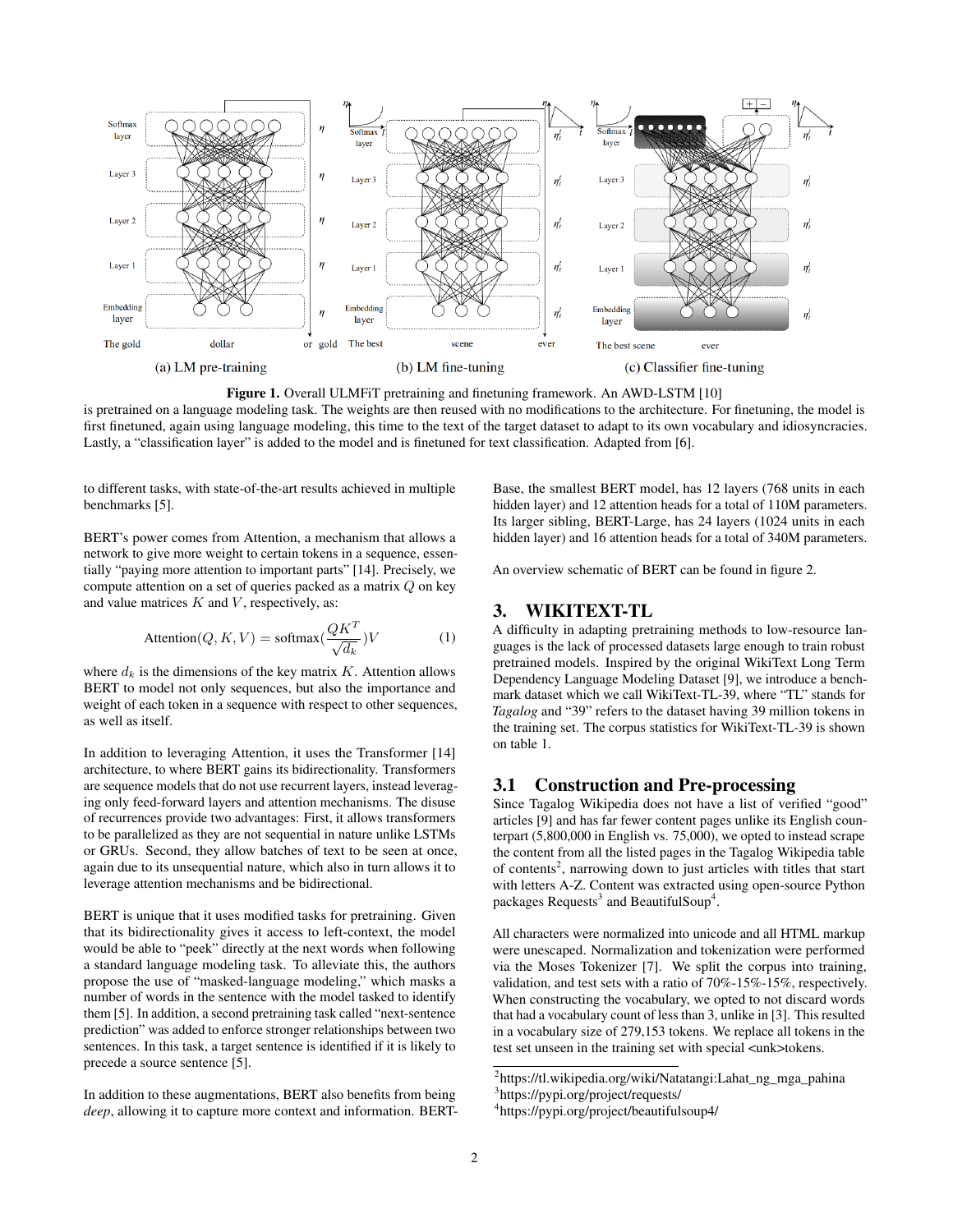

Pre-training

Fine-Tuning

Figure 2. Overall BERT pretraining and finetuning framework. Note that the same architecture in pretraining is also used in finetuning with little-to-no modification in structure. After masked-language model and next-sentence prediction is pretrained, we transfer the weights of the model to downstream tasks, with question answering and entailment shown in this example. Adapted from [5].

| Split             | Documents        | Tokens     | Unique Tokens | Num. of Lines |
|-------------------|------------------|------------|---------------|---------------|
| Training          | 120,975          | 39,267,089 | 279.153       | 1.403.147     |
| Validation        | 25.919           | 8.356.898  | 164.159       | 304,006       |
| Testing           | 25.921           | 8.333.288  | 175,999       | 298,974       |
| <b>OOV</b> Tokens | 28,469 (0.1020%) |            |               |               |

| Table 1: Statistics for the WikiText-TL-39 Dataset. |
|-----------------------------------------------------|
|-----------------------------------------------------|

#### 3.2 Model-specific Pre-processing

Pretraining with BERT requires a trained WordPiece vocabulary. We opted to use the Byte-Pair Encoding (BPE) [13] model in Google's SentencePiece<sup>5</sup> library to train our own vocabulary as Google did not release the original WordPiece code due to it having dependencies with their own internal libraries.

We experiment with two fixed vocabulary sizes in pretraining BERT. We generate a vocabulary with 290,000 tokens, following the original vocabulary size of the dataset. We also generate a vocabulary with a fixed size of 30,000 tokens, following the original specifications of Google's own pretrained English BERT models<sup>6</sup>.

For use in ULMFiT, we followed a light preprocessing scheme that involves converting all words to lowercase, with a special <maj >token added in front of words that originally start with a capital letter. We likewise change all unknown words to the <unk >token, and limit the vocabulary to the top 30K words.

#### 4. EXPERIMENTS 4.1 BERT Pretraining

We pretrain BERT Base models with 12 layers, 768 neurons per hidden layer, and 12 attention heads (a total of about 110M parameters) on our prepared corpus and SentencePiece vocaularies using Google's provided pretraining scripts<sup>7</sup>.

We experiment by varying the casing (cased and uncased models), the vocabulary size (full 290K vs 30K), and the number of training

5 https://github.com/google/sentencepiece

and warmup steps (1M steps with 10K warmups and 500K steps with 5K warmups).

For the masked language model pretraining objective, we follow the original specifications and use a 0.15 probability of a word being masked. We also set the maximum number of masked language model predictions to the original 20. We use a batch size of 256 and a learning rate of 1e-4 for all models.

All models are pretrained on Google Cloud Compute Engine using Google's Tensor Processing Units (TPU) versions 2.8 and 3.8.

#### 4.2 AWD-LSTM Pretraining

For ULMFiT, we train an AWD-LSTM language model using our prepared corpus. We train a 3-layer model and use an embedding size of 400 and a hidden size of 1150. We set the dropout values for the embedding, the RNN input, the hidden-to-hidden transition, and the RNN output to  $(0.1, 0.3, 0.3, 0.4)$  respectively. We use a weight dropout of 0.5 on the LSTM's recurrent weight matrices.

The model was trained for 30 epochs with a learning rate of 1e-3, a batch size of 128, and a weight decay of 0.1. We use the Adam optimizer and use slanted triangular learning rate schedules. We train the model on a machine with one NVIDIA Tesla V100 GPU.

# 4.3 Sentiment Classification Task

We finetune on a privately held sentiment classification dataset containing 10K positive and 10K negative reviews on electronic products.

To simulate low-resource settings, we randomly sample splits from

<sup>6</sup> https://github.com/google-research/bert

<sup>7</sup> https://github.com/google-research/bert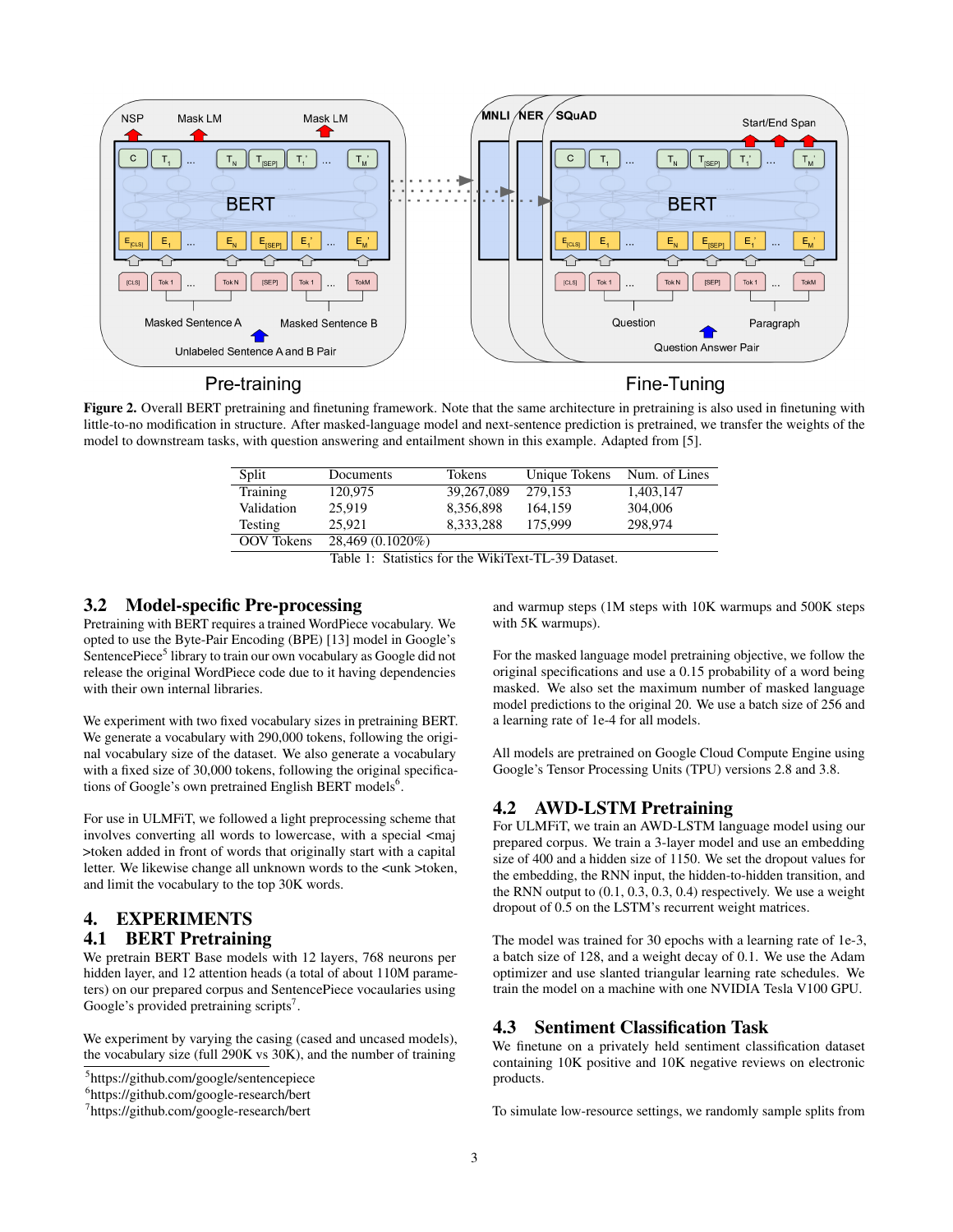the original dataset: a full 10K-10K split of positive and negative reviews, a 5K-5K split, a 1K-1K split, and a 100-100 split. For both BERT and ULMFiT, we finetune the pretrained models to each split to evaluate performance given the scarcity of data.

To evaluate the performance, we use a validation set of 1500 positive and 1500 negative reviews from the same source. For each split, we use the same validation split without reducing it. This ensures consistency when evaluating the changes in validation accuracy once the number of training examples is reduced.

The dataset is lightly preprocessed using the Moses tokenizer [7], keeping casing and placing spaces around punctuation. Contractions with an apostrophe (ie. cannot  $\rightarrow$  can't) are not given special tokens nor are preprocessed further as such contractions are rare in Filipino.

# 4.4 Finetuning

For BERT, we finetune our best cased and uncased BERT models on each sentiment classification split. For each finetuning setup, we finetune for 3 epochs with a learning rate of 2e-5. We use a maximum sequence length of 128 and a batch size of 32.

For ULMFiT, we finetune our pretrained AWD-LSTM language on each of the sentiment classification splits. We first perform language model finetuning with the sentiment classification dataset for 10 epochs, using a learning rate 1e-2. For the original 10k-10k split, we use weight decay of 0.1 and a batch size of 80, and for all other splits we use weight decay of 0.3 and a batch size of 40. We use this final language model to finetune a sentiment classification model in the final stage of ULMFiT.

For the final ULMFiT stage, we finetune via gradual unfreezing. We finetune for five epochs, gradually unfreezing the last layer until all layers are unfrozen on the fourth epoch. We use a learning rate of 1e-3 and set Adam's  $\alpha$  and  $\beta$  parameters to 0.8 and 0.7 respectively.

We then evaluate on a fixed validation set and record changes in the model performance.

# 5. RESULTS AND DISCUSSION

#### 5.1 Pretraining Results

For BERT pretraining, we were able to train eight models, varying across vocabulary size, casing, and pretraining steps. Our best uncased model (reach- ing a final loss of 0.0935) was trained for 500K steps with 5K steps of finetuning on the smaller 30K SentencePiece vocabulary. The best cased model (reaching a final loss of 0.0642), on the other hand, needed 1M pretraining steps with 10K warmup steps on the same 30K SentencePiece vo- cabulary. We surmise that this is due to the model needing more steps to learn and get accustomed to casing.

The full results of BERT pretraining can be found on Table 2.

For ULMFiT, our AWD-LSTM language model reached a final validation loss of 4.4857 (which equals to 1.5009 perplexity). The model finished training for 30 epochs after around 11 hours.

# 5.2 Finetuning Results

For BERT finetuning, the uncased model performed marginally better than the cased model with a 0.006 increase in accuracy when finetuning on the original 10K-10K split. We can see that when we reduce the training examples from 10K to 1K, we incur at most a 0.0617 increase of error in the cased models, and a 0.0954 increase of error in the uncased models. The error significantly increases once the number of training examples drop to the 100-100 split, with an increase of 0.1484 error in the cased model, and an increase of 0.2554 error in the uncased model.

When evaluating on the validation set of the original 10K-10K split, we can see similar results as with evaluating on the validation set of each respective split. For the cased models, we only incur a 0.038 increase of error when finetuning on the 1K-1K split, and a 0.23 increase of error when finetuning on the 100-100 split. For the uncased models, we get a 0.0437 and 0.248 increase of error on the 1K-1K split and 100-100 split, respectively.

The full results of BERT finetuning can be found on table 3.

For ULMFiT finetuning, our best model was unsurprisingly the one finetuned on the entire 10K-10K split, getting a final validation accuracy of 0.9018. Reducing the number of examples down to the 1K-1K split incurred only a 0.0835 increase in error. On the 100-100 split, on the other hand, we can see that the error increased by a very large margin of 0.4628, reducing the accuracy from 0.9018 to 0.4390.

Like in the BERT finetuning setups, we can see that the finetuned classifiers give consistently robust results even when evaluated on the larger 10K-10K split validation set. We can see that reducing the examples down to the 1K-1K split increases error by 0.0782, comparable to evaluating on the 1K-1K split's validation set. Likewise, we suffer a large increase in error of 0.4114 when evaluating on the 100-100 split.

The full results of ULMFiT finetuning can be found on table 3.

# 5.3 Discussion

We can see that language model pretraining can aid in low-resource settings as empirically shown in the experiments above. The finetuned models were shown perform consistently even when the number of training examples were reduced by evaluating on the same validation set.

ULMFiT performed marginally better than BERT (a difference of 0.0201) when finetuned on the full dataset. ULMFiT has the advantage that it requires less computational power and resources to effectively train end-to-end. An AWD-LSTM language model can be trained in a relatively-modern GPU and can be finetuned with relative speed to BERT. This makes ULMFiT ideal in most low-resource cases when pretrained models are unavailable as it is cheaper to produce AWD-LSTM language models than pretrained BERT models.

On the other hand, it is worth to note that BERT performed more consistently on average than ULMFiT. BERT experienced a lower error increase on average compared to ULMFiT, with BERT-Cased, BERT-Uncased, and ULMFiT experiencing an average validation error increase of 0.0719, 0.1201, and 0.1840, respectively. BERT is also more resilient to drastic reduction in training examples. When reducing the splits from 1K-1K to 100-100, BERT (evaluated on the full 10K-10K split validation set) experienced an increase of error by 0.192 on the cased models and 0.2043 on the uncased models. ULMFiT, on the other hand, experienced an error increase of 0.3332.

BERT also has the advantage of being bidirectional, which allows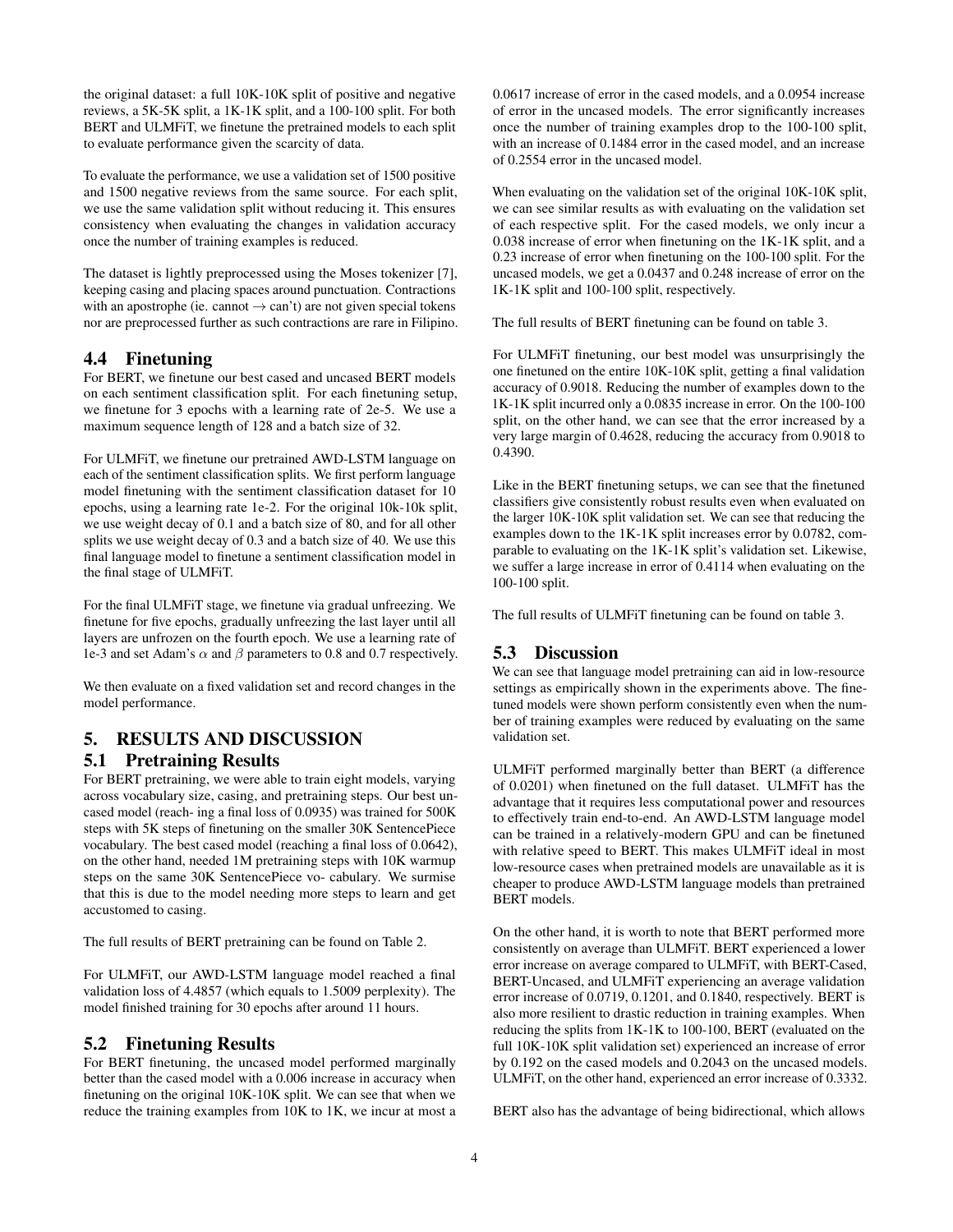| Steps / Warmup | Casing         | Vocab Size | Loss   | MLM Acc | NSP Acc | <b>Train Time</b> |
|----------------|----------------|------------|--------|---------|---------|-------------------|
| 500K / 5K      | Cased          | 290K       | 0.3198 | 0.9158  | 0.9950  | 22H               |
| 500K/5K        | Cased          | 30K        | 0.1046 | 0.9865  | 1.0000  | 33H               |
| 500K / 5K      | Uncased        | 290K       | 0.3396 | 0.9176  | 0.9986  | 24H               |
| 500K/5K        | <b>Uncased</b> | 30K        | 0.0935 | 0.9862  | 1.0000  | 33H               |
| 1M/10K         | Cased          | 290K       | 0.1607 | 0.9563  | 0.9988  | 44H               |
| 1M/10K         | Cased          | 30K        | 0.0642 | 0.9971  | 1.0000  | 66H               |
| 1M/10K         | Uncased        | 290K       | 0.0716 | 0.9965  | 1.0000  | 168H              |
| 1M/10K         | Uncased        | 30K        | 0.2600 | 0.9426  | 1.0000  | 22H               |

Table 2: BERT Pretraining Results. MLM Acc refers to Masked Language Modeling objective accuracy. NSP Acc refers to Next Sentence Prediction objective accuracy. Figures in bold pertain to the best performing cased and uncased models.

| Model Type        | <b>Splits</b> | Val Loss | Val Acc | 10K Val Acc | Err Increase | 10K Err Increase |
|-------------------|---------------|----------|---------|-------------|--------------|------------------|
| <b>BERT-Cased</b> | $10k - 10k$   | 0.3492   | 0.8817  |             |              |                  |
| <b>BERT-Cased</b> | $5k-5k$       | 0.3841   | 0.8760  | 0.8976      | $+0.0057$    | $-0.0159*$       |
| <b>BERT-Cased</b> | $1k-1k$       | 0.4746   | 0.8200  | 0.8437      | $+0.0617$    | $+0.0380$        |
| <b>BERT-Cased</b> | 100-100       | 0.6122   | 0.7333  | 0.6517      | $+0.1484$    | $+0.2300$        |
| BERT-Uncased      | $10k - 10k$   | 0.3401   | 0.8887  |             |              |                  |
| BERT-Uncased      | $5k-5k$       | 0.3727   | 0.8793  | 0.8970      | $+0.0094$    | $-0.0083*$       |
| BERT-Uncased      | $1k-1k$       | 0.5667   | 0.7933  | 0.8450      | $+0.0954$    | $+0.0437$        |
| BERT-Uncased      | 100-100       | 0.6606   | 0.6333  | 0.6407      | $+0.2554$    | $+0.2480$        |
| <b>ULMFiT</b>     | $10k - 10k$   | 0.2496   | 0.9018  |             |              |                  |
| <b>ULMFiT</b>     | $5k-5k$       | 0.2489   | 0.8961  | 0.8887      | $+0.0057$    | $+0.0194$        |
| <b>ULMFiT</b>     | $1k-1k$       | 0.4193   | 0.8183  | 0.8236      | $+0.0835$    | $+0.0782$        |
| <b>ULMET</b>      | 100-100       | 0.7020   | 0.4390  | 0.4904      | $+0.4628$    | $+0.4114$        |

Table 3: Finetuning Results. 10K Val Acc refers to validation accuracy when evaluating on the validation set of the original 10K-10K split. Err Increase refers to the increase in error when number of training examples were reduced to a particular split. 10K Err Increase refers to the increase in error when evaluating on the original 10K-10K split validation set once training examples are reduced. \* pertains to instances when the 10K Val Acc is higher than the Val Acc of a particular split.

it to look at both left and right context as needed, compared to ULMFiT, where the AWD-LSTM language model only used left context. BERT is also significantly more deep than ULMFiT's AWD-LSTM, with BERT-Base having 12 layers and 12 attention heads as opposed to an AWD-LSTM's 3 layers. This allows it to learn more complex relationships within the data.

While the advantages of the much-larger BERT are evident, it is important to note that it requires compute resources orders of magnitude greater than needed when training an AWD-LSTM. Pretraining BERT requires at least a TPU in order to meet the memory requirements. It also takes much longer to train than an AWD-LSTM. The pretrained models in this work are all BERT-Base models, using one whole TPU in order to train and at least a little over a day to achieve robust results. Larger datasets and model configurations would naturally require more time and memory. This makes scaling up to BERT-Large hard. The original BERT implementation used 4 cloud TPUs for BERT-Base and 16 TPUs for BERT-Large. Finetuning BERT likewise has sizeable memory requirements, with BERT-Base requiring at least a modest-to-high-end GPU. BERT-Large will have a difficulty in GPU-finetuning<sup>8</sup>, requiring the use of gradient accumulation and other techniques to simulate larger batch sizes as small batch sizes will hurt finetuning performance. While powerful, the resources needed to use BERT make it restrictive.

#### 6. CONCLUSION

We show that language model finetuning methods aid in low-resource settings, especially when the number of expert-annotated examples is scarce.

Language model pretraining offers two advantages: first, performing pretraining only requires unlabeled text corpora, which is virtually abundant even in low-resource settings. Second, once pretraining is done, finetuning is inexpensive and can be performed multiple times on the same pretrained model. This allows researchers to use only a fraction of resources to create robust baselines even in low-resource settings.

Choosing the finetuning technique involves a cost-consistency tradeoff. We propose the use of ULMFiT as a general-case finetuningbased baseline as it's pretraining step is relatively less expensive than BERT. While BERT is powerful, it's compute and memory requirements make it restrictive, and should only be used if a pretrained model exists or if the resources available permit it's use.

#### Acknowledgments

The authors would like to thank the TensorFlow Research Cloud (TFRC) program, which allowed the pretraining of BERT models more accessible.

#### 7. REFERENCES

- [1] O. Adams, A. Makarucha, G. Neubig, S. Bird, and T. Coh. (2017). *Cross-Lingual Word Embeddings for Low-Resource Language Modeling*. Proceedings of the 15th Conference of the European Chapter of the Association for Computational Linguistics: Volume 1, Long Papers, 937–947.
- [2] D. Bahdanau, K. Cho, and Y. Bengio. (2014). *Neural machine translation by jointly learning to align and translate*, arXiv preprint arXiv:1409.0473.
- [3] C. Chelba, T. Mikolov, M. Schuster, Q. Ge, T. Brants and Phillipp Koehn. (2013). *One Billion Word Benchmark for*

<sup>8</sup> https://github.com/google-research/bert#out-of-memory-issues